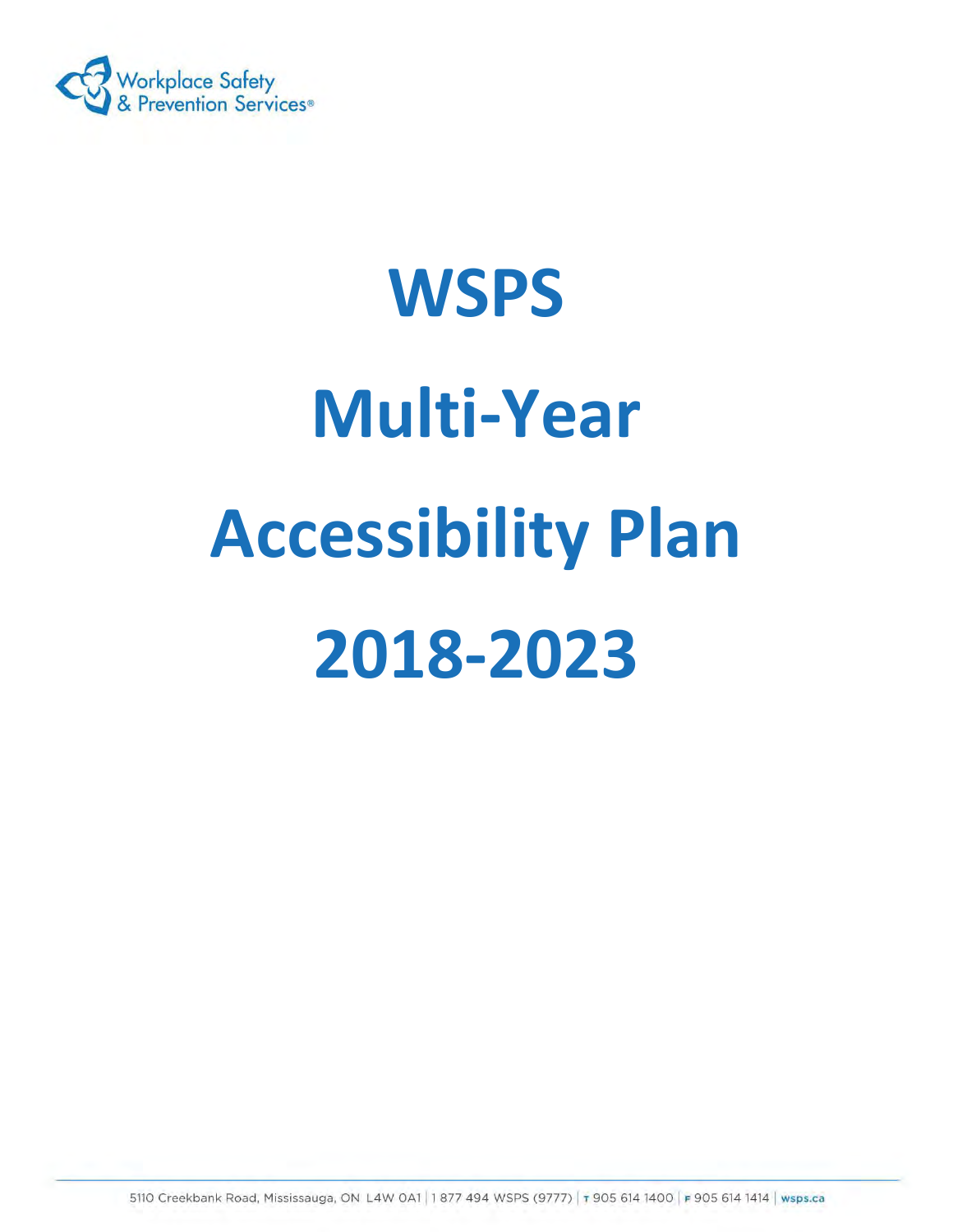# **TABLE OF CONTENTS**

| <b>PART I - GENERAL REQUIREMENTS</b>                           |                         |
|----------------------------------------------------------------|-------------------------|
| <b>Accessibility policies</b>                                  | $\overline{\mathbf{3}}$ |
| <b>Accessibility plans</b>                                     | $3 - 4$                 |
| <b>Annual Status report</b>                                    | 4                       |
| <b>Procuring or Acquiring Goods, Services of Facilities</b>    | 4                       |
| <b>Training</b>                                                | 5                       |
| <b>PART II - INFORMATION AND COMMUNICATIONS STANDARDS</b>      |                         |
| <b>Feedback</b>                                                | $5 - 6$                 |
| <b>Accessible formats and communication supports</b>           | 6                       |
| <b>Emergency Procedure, Plans or Public Safety Information</b> | $6 - 7$                 |
| Accessible websites and web content, WCAG level A              | $\overline{7}$          |
| Accessible websites and web content, WCAG level AA             | 7                       |
| <b>PART III - EMPLOYMENT STANDARDS</b>                         |                         |
| Recruitment                                                    | $7 - 8$                 |
| <b>Recruitment, Assessment or Selection Process</b>            | 8                       |
| <b>Notice to successful applicants</b>                         | $8 - 9$                 |
| Informing employees of supports                                | 9                       |
| Accessible formats and communication supports for employees    | 9                       |
| Workplace emergency response information                       | 9                       |
| Documented individual accommodation plans                      | 10                      |
| <b>Return to work process</b>                                  | 10                      |
| Performance management and career development and              | 11                      |
| advancement                                                    |                         |
| <b>PART IV - DESIGN OF PUBLIC SPACES STANDARDS</b>             |                         |
| <b>Accessible standards for the Built Environment</b>          | 11                      |
| PART IV (i) TRANSPORTATION STANDARDS                           |                         |
| <b>Transportation</b>                                          | 11                      |
| <b>PART V - CUSTOMER SERVICE STANDARDS</b>                     |                         |
| <b>Policies</b>                                                | $11 - 12$               |
| <b>Service Animals</b>                                         | 12                      |
| <b>Support Persons</b>                                         | $12 - 13$               |
| <b>Temporary Disruptions</b>                                   | 13                      |
| <b>Training</b>                                                | $13 - 14$               |
| <b>Feedback Process</b>                                        | 14                      |
| <b>Format of Documents</b>                                     | $14 - 15$               |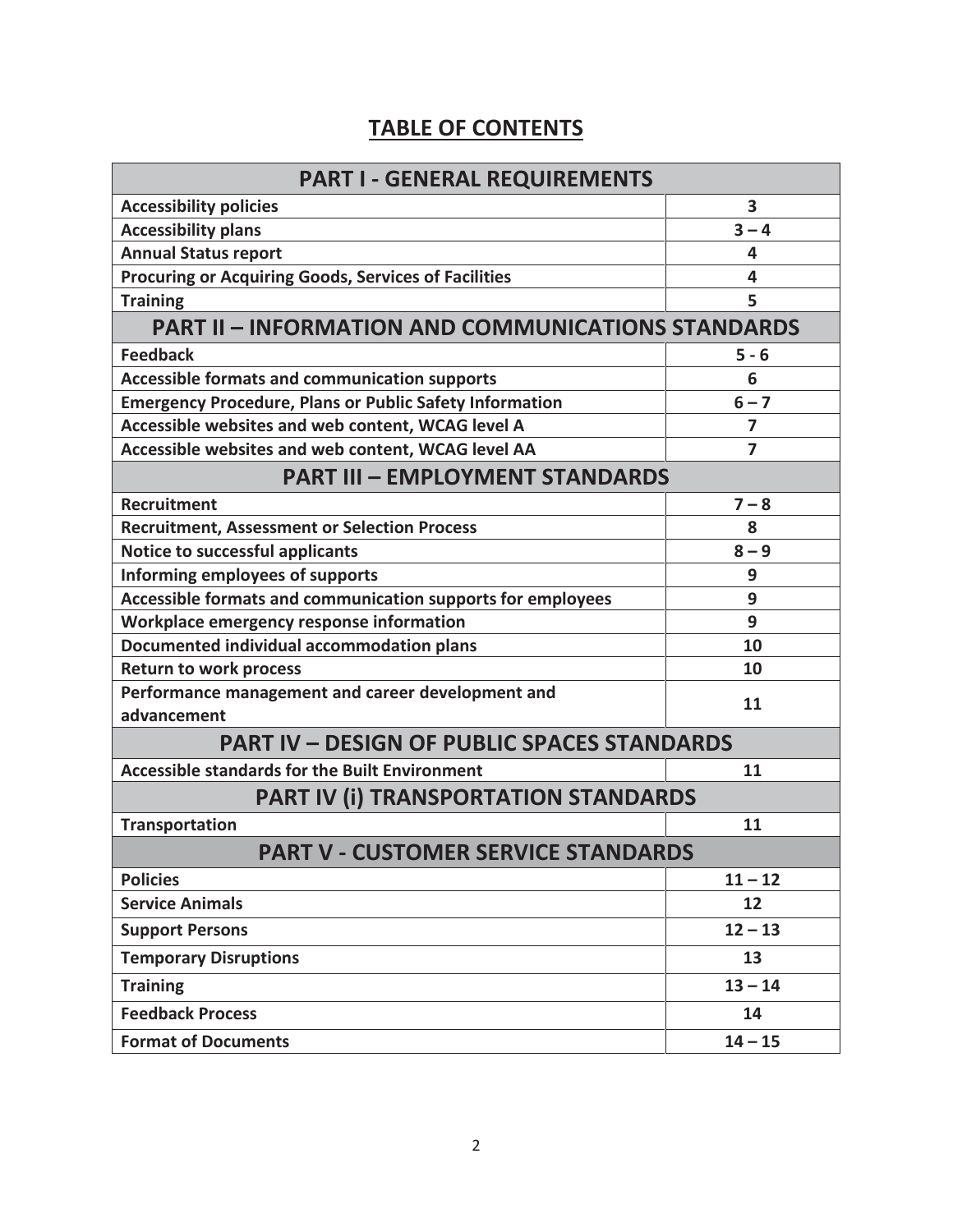# **PART I - GENERAL REQUIREMENTS**

Applies all standards of the Integrated Accessibility Standard Regulation (IASR).

## **Accessibility policies**

2014 Requirements

- Develop policies, including a statement of organizational commitment, on how to meet the integrated standards requirements, make them available to the public, and provide them in an accessible format, upon request
- Expand accessibility policy scope, create new supporting standards and communicate to Senior Leadership Team (SLT) and employees:
	- o Accessibility policy
	- o Accessible Customer Service
	- o Accessible Information and Communication
	- o Accessible Employment
	- o Planning Accessible Meeting / Training

2014 – 2017 Key Accomplishments:

- $\checkmark$  Posted policies and standards on the HUB (intranet)
- $\checkmark$  Implemented policies and procedures organization wide
- $\checkmark$  Updated applicable policies and procedures as part of WSPS's policy review process
- $\checkmark$  Ensured ongoing compliance

2018 – 2023 Key Actions:

- **IMPLEMENT POLICY AND PROCEDUTES** organization wide; update as required
- Update policy and procedures in 2020 as part of organization's policy review process

## **Accessibility plans**

2014 Requirements:

- Develop and implement multi-year accessibility plan
- Establish an outline and determine what will be done to implement IASR requirements
- Post multi-year accessibility plan on website and provide in an accessible format, upon request
- Report to the province every three years and review plan every five years

2014 – 2017 Key Accomplishments:

- $\checkmark$  Created multi-year accessibility plan (available in an accessible format upon request)
- $\checkmark$  Communicated multi-year accessibility plan to all staff and SLT and posted on WSPS website
- $\checkmark$  Implemented requirements of multi-year plan
- $\checkmark$  Consulted with persons with disabilities
- $\checkmark$  Consulted with public
- $\checkmark$  Reported compliance to the province
- $\checkmark$  Reviewed plan and updated in 2017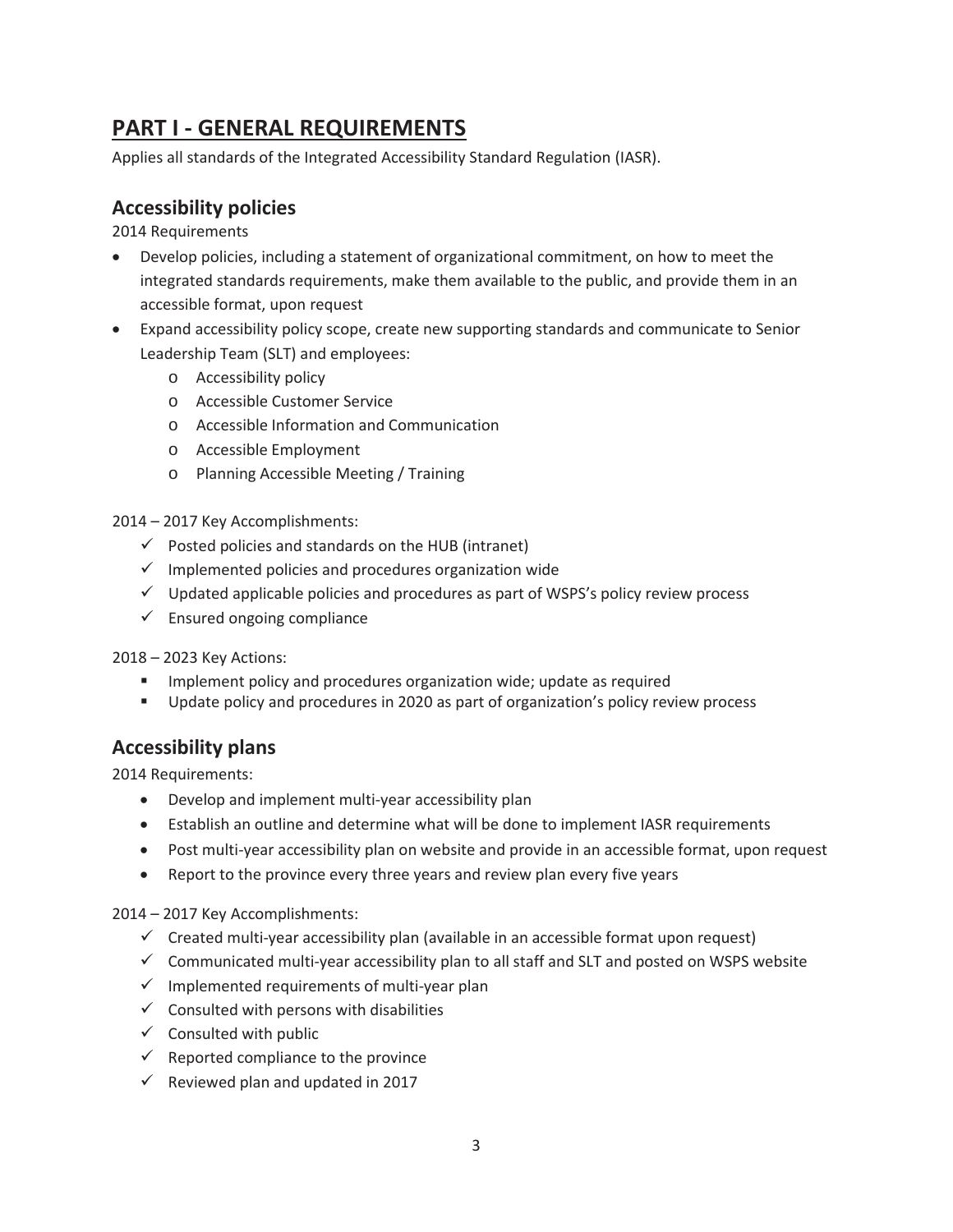- File compliance report with the province in 2020
- **Implement requirements of Multi-Year Accessibility Plan 2018-2023 organization wide; update** with provincial amendments to standards as required
- Update multi-year accessibility plan in 2023

## **Annual Status Report**

2014 Requirements:

• Prepare annual status report on progress of key actions as set out in the multi-year accessibility plan, post on website and provide it in an accessible format upon request.

2014 – 2017 Accomplishments:

- $\checkmark$  Created annual status report (available in an accessible format upon request)
- $\checkmark$  Prepared briefing notes for Board of Directors and SLT

2018 – 2023 Key Actions:

- **Prepare and present a status update for the Board of Directors and Senior Leadership Team** annually
- Post annual status update on WSPS internal website in an accessible format

#### **Procuring or Acquiring Goods, Services of Facilities**

Incorporate accessibility criteria and features when procuring or acquiring goods, services or facilities, except where it is not practicable to do so.

2014 Requirements:

- Update all purchasing templates with accessibility language
- Ensure departments include accessibility criteria and features in the specifications provided to the Financial Planning, Budgeting and Purchasing department
- Create accessibility procurement checklist and toolkit for staff
- Make available provincial purchasing references guide to staff

2014 – 2017 Accomplishments:

- $\checkmark$  Updated all purchasing templates with accessibility language
- $\checkmark$  Created accessibility procurement checklist and toolkit for staff
- $\checkmark$  Made available provincial purchasing references guide to staff
- $\checkmark$  Conducted ongoing reviews of purchasing templates
- $\checkmark$  Continued to incorporate accessibility criteria and features when procuring or acquiring goods, services, or facilities, except where it was not possible to do so.

2018 – 2023 Key Actions:

 Continue to incorporate accessibility design, criteria and features when procuring or acquiring goods, services or facilities, where possible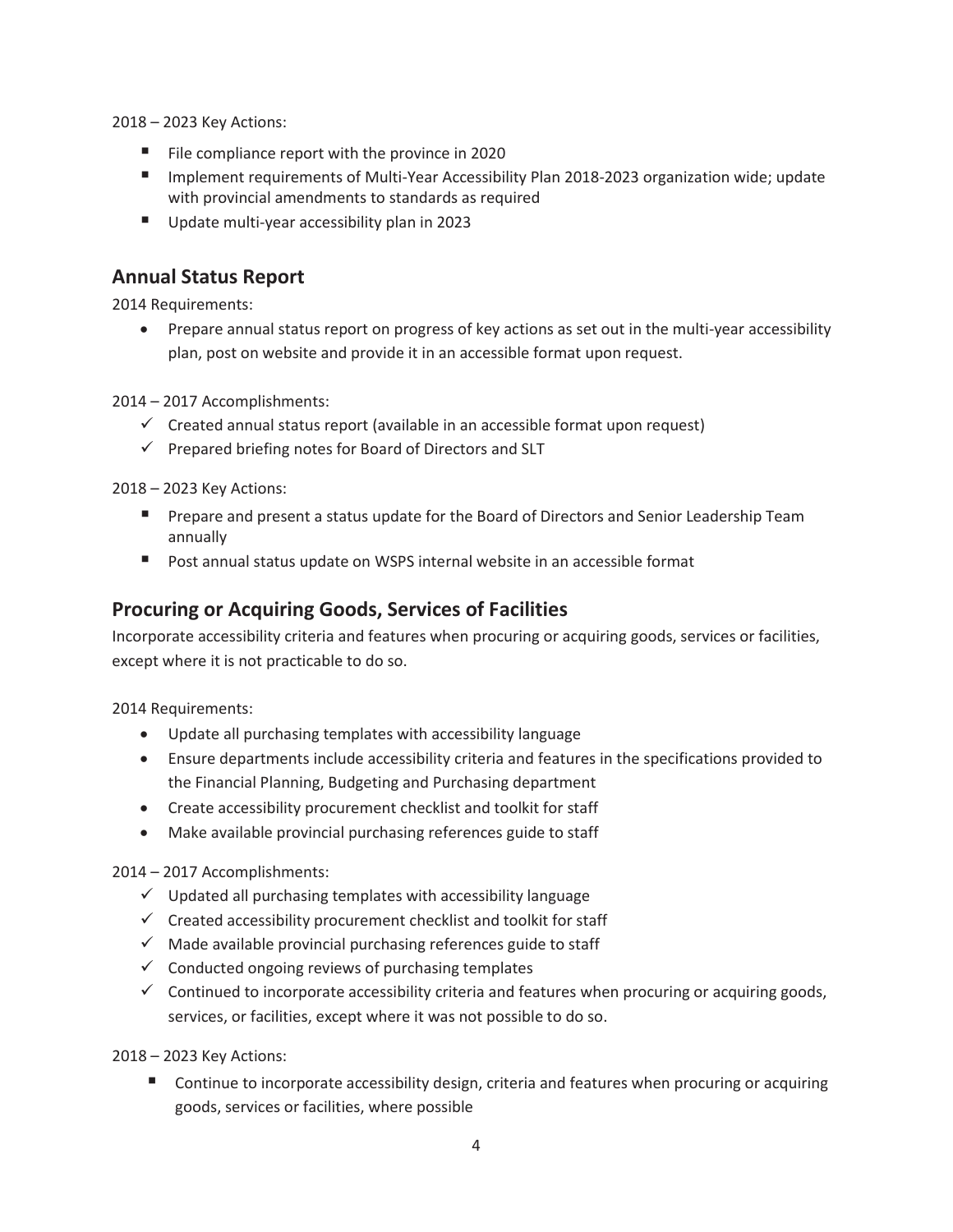# **Training**

2014 Requirements:

• Ensure training on the Integrated Accessibility Standard Regulation (IASR) and the Human Rights Code is provided to Board of Directors, employees, volunteers, contractors, and persons who participate in developing policies and others who provide goods, services or facilities on behalf of WSPS.

2014 – 2017 Accomplishments:

- $\checkmark$  Reviewed available training materials from Ontario government and other sources to assess the applicability to WSPS
- $\checkmark$  Considered program options and provided training
- $\checkmark$  Trained new staff through the onboarding process, and existing staff, Board of Directors, volunteers and contractors with respect to any changes to accessibility policies

2018 – 2023 Key Actions

**Continue to provide training to new and existing staff, Board of Directors, volunteers,** contractors, and those who provide goods, services or facilities on WSPS's behalf in 2018 and on an ongoing basis, as required

# **PART II - INFORMATION AND COMMUNICATIONS STANDARDS**

Outlines how WSPS will create, provide and receive information and communications in ways that are accessible for people with disabilities.

## **Feedback**

2014 Requirements:

• Ensure processes for receiving and responding to feedback are accessible for persons with disabilities by providing/arranging for accessible formats and communications supports, upon request. Notify the public about availability of accessible formats and communication supports.

2013 – 2017 Accomplishments:

- $\checkmark$  Created Accessible Information and Communication standard to incorporate all requirements of the IASR legislation
- $\checkmark$  Created accessible feedback form and posted on WSPS website
- $\checkmark$  Ensured multi-channel options (i.e. email, phone, etc.) for providing and receiving feedback
- $\checkmark$  Created accommodation request statement for WSPS and all training/event notices
- $\checkmark$  Updated standard as part of organizational review process
- $\checkmark$  Reviewed all feedback processes and updated as required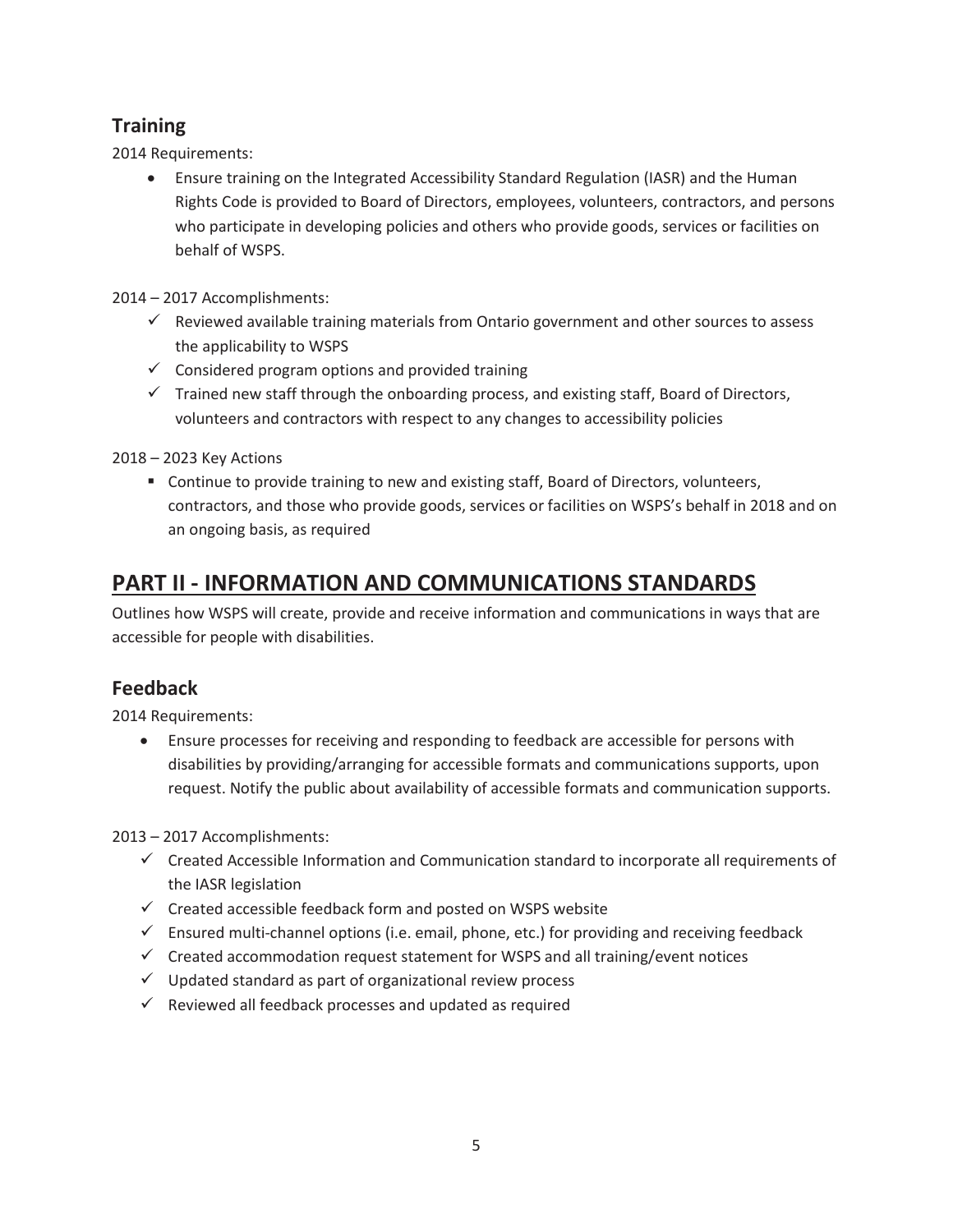- Review and/or update Accessible Information and Communication standard by 2020 as part of organizational policy review process
- **Ensure ongoing compliance**

## **Accessible formats and communication supports**

January 1, 2015 Requirements:

- Provide accessible formats and communications supports for persons with disabilities in a timely manner and cost that is no more than the regular cost charged to other persons, upon request.
- Notify the public about availability of accessible formats and communication supports.

#### 2015 – 2017 Accomplishments:

- $\checkmark$  Created Accessible Information and Communications standard to incorporate all requirements of the IASR.
- $\checkmark$  Ensured multi-channel options for providing and receiving feedback
- $\checkmark$  Created accessible feedback forms request statement on website
- $\checkmark$  Maintained alternate formats request statement on website
- $\checkmark$  Created accommodation request statement for event notices
- $\checkmark$  Updated standard as part of WSPS review process
- $\checkmark$  Ensured compliance by 2015
- $\checkmark$  Statement about availability of accessible formats and communication supports maintained on website and key documents posted on organization's website in accessible format
- $\checkmark$  Statement created about availability of accessibility supports for organizational meetings, events, surveys and any instance when feedback is requested by the organization

#### 2018 – 2023 Key Actions:

- **Provide training to staff on creating accessible documents, as required**
- Update Accessible Information and Communication procedure by 2020 as part of organizational policy review process
- **Ensure ongoing compliance**

## **Emergency Procedure, Plans or Public Safety Information**

January 1, 2012 Requirements:

• Provide emergency procedures, plans or public safety information that is publicly available in an accessible format or with appropriate communication supports, upon request.

#### 2012 – 2017 Accomplishments:

 $\checkmark$  Provided organization emergency plan in accessible format or with communication supports upon request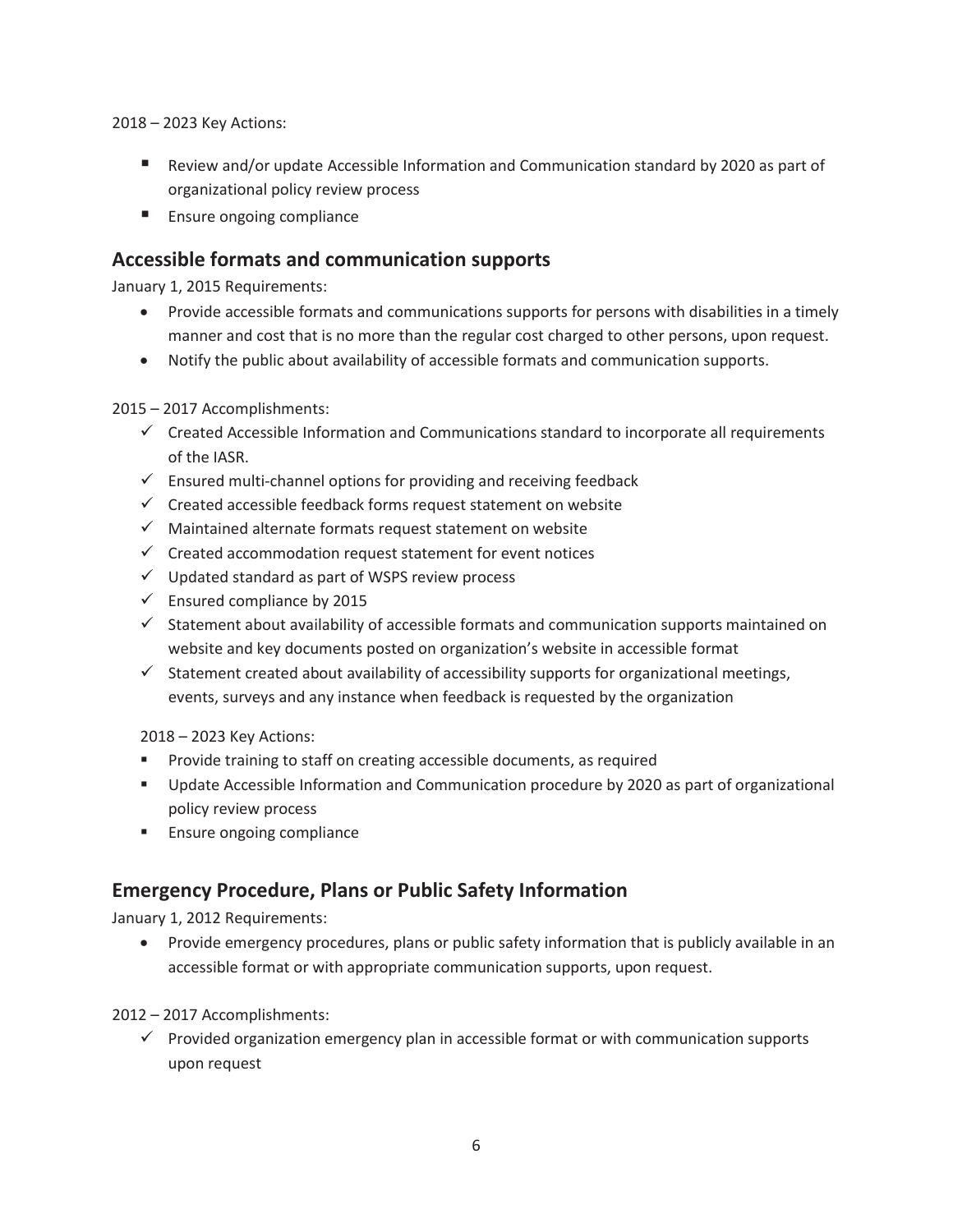- $\checkmark$  Posted statement on WSPS website about availability of accessible formats/supports, upon request
- $\checkmark$  Ensured compliance as plans are updated/edited

**Ensure ongoing compliance** 

## **Accessible websites and web content, WCAG level A**

January 1, 2014 Requirements: (applies to web content published on websites after January 1, 2012)

x Ensure new internet websites and web content conforms to WCAG 2.0 Level A.

2014 – 2017 Accomplishments:

- $\checkmark$  Re-launched WSPS website in compliance with WCAG 2.0 guidelines
- $\checkmark$  Created 100% HTML 5 standards compliance website
- $\checkmark$  Regularly evaluated compliance through accessibility quality tool
- $\checkmark$  Met level A -WCAG requirements
- $\checkmark$  Conducted training for staff as required
- $\checkmark$  Installed Text to Speech software on external website
- $\checkmark$  Ensured ongoing compliance

2018 – 2023 Key Actions:

- **Provide training to staff, as required**
- **Ensure ongoing compliance**

#### **Accessible websites and web content, WCAG level AA**

January 1, 2021 Requirements:

• Ensure internet websites and web content conforms with WCAG 2.0 level AA, other than success criteria 1.2.4 captions (live) and success criteria 1.2.5 audio descriptions (pre-recorded)

2014 – 2017 Accomplishments:

 $\checkmark$  Incorporated level A requirements

2018 – 2023 Key Actions:

- **Incorporate WCAG 2.0 Level AA requirements on all WSPS web properties**
- **Develop and provide templates and guidance to staff on accessible web content**
- Develop and update standards and guides for accessible digital, marketing and media content
- **Provide training to staff, as required**
- **Ensure ongoing compliance**

# **PART III - EMPLOYMENT STANDARDS**

Outlines how WSPS will make employment practices and its workplace more accessible to potential and existing employees with disabilities.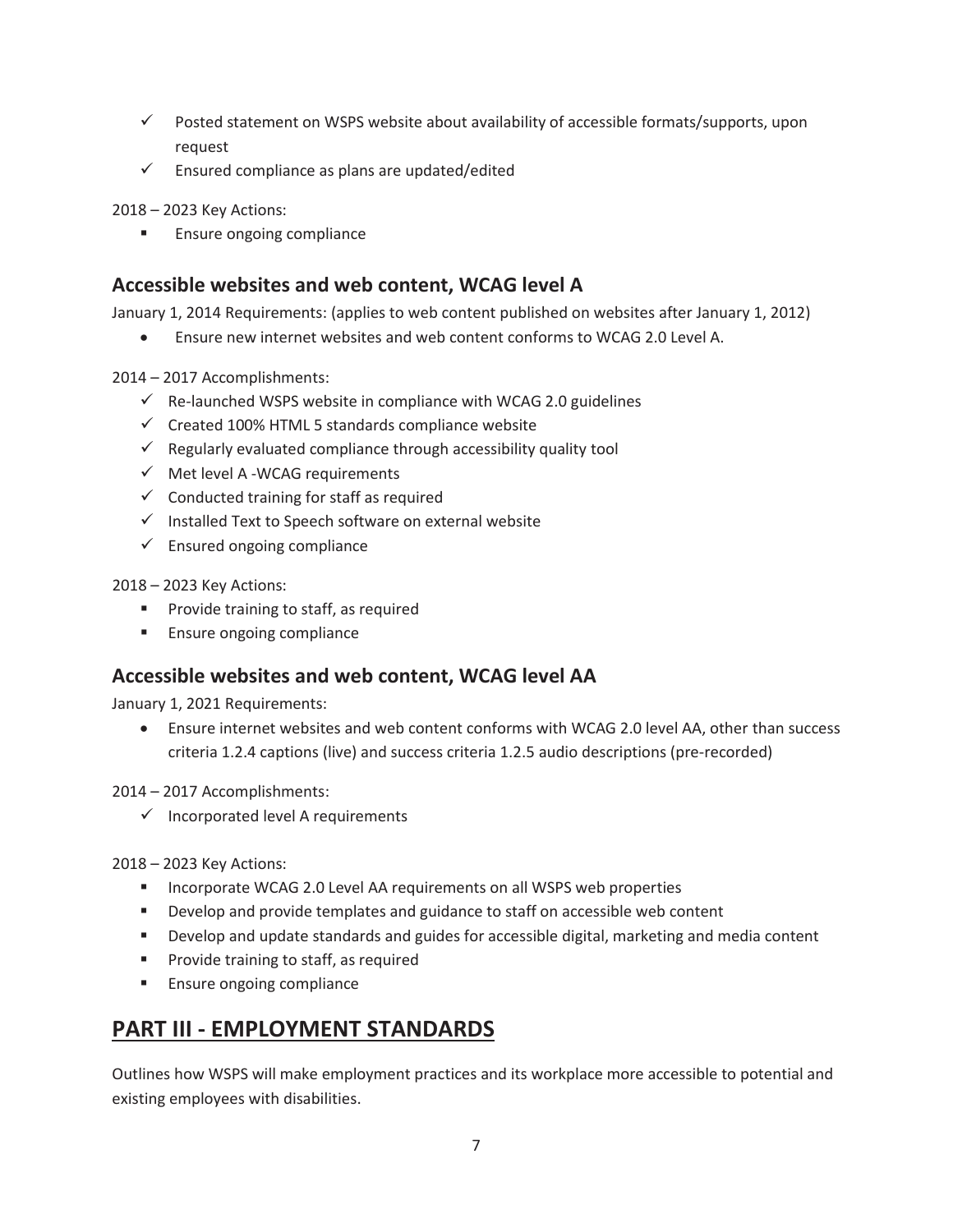## **Recruitment**

January 1, 2014 Requirements:

• Incorporate accommodation language into recruitment and selection documents

2014 - 2017 Accomplishments:

- $\checkmark$  Created Accessible Employment standard to incorporate all requirements of the IASR.
- $\checkmark$  Implemented standard organization wide
- $\checkmark$  Updated posting templates to include accessibility statement
- $\checkmark$  Updated standard by 2017
- $\checkmark$  Ensured ongoing compliance

2018 – 2023 Key Actions:

- **Update Accessible Employment standard and Accommodation/work reintegration procedures** by 2020 as part of organizational policy review process
- **Ensure ongoing compliance**

#### **Recruitment, Assessment or Selection Process**

January 1, 2014 Requirements:

• Notify job applicants that accommodations are available in relation to the materials or processes used during the recruitment process, upon request.

2014 – 2017 Accomplishments:

- $\checkmark$  During the recruitment process, ensured applicants are notified if selected for an interview or assessment that accommodations are available, upon request
- $\checkmark$  Updated phone screen template
- $\checkmark$  Ensured ongoing compliance

2018 – 2023 Key Actions:

- **Update Accessible Employment standard and Accommodation/work reintegration procedures** by 2020 as part of organizational policy review process
- **Ensure ongoing compliance**

## **Notice to successful applicants**

2014 Requirements:

• Notify successful applicants of policies for accommodating employees with disabilities, when making job offers.

2014 – 2017 Accomplishments:

- $\checkmark$  Updated Accommodation procedure to reflect the IASR requirements
- $\checkmark$  Implemented and updated Accommodation procedure in 2014
- $\checkmark$  Updated offer letter templates
- $\checkmark$  Updated standard by 2017 as part of organizational policy review process
- $\checkmark$  Ensured ongoing compliance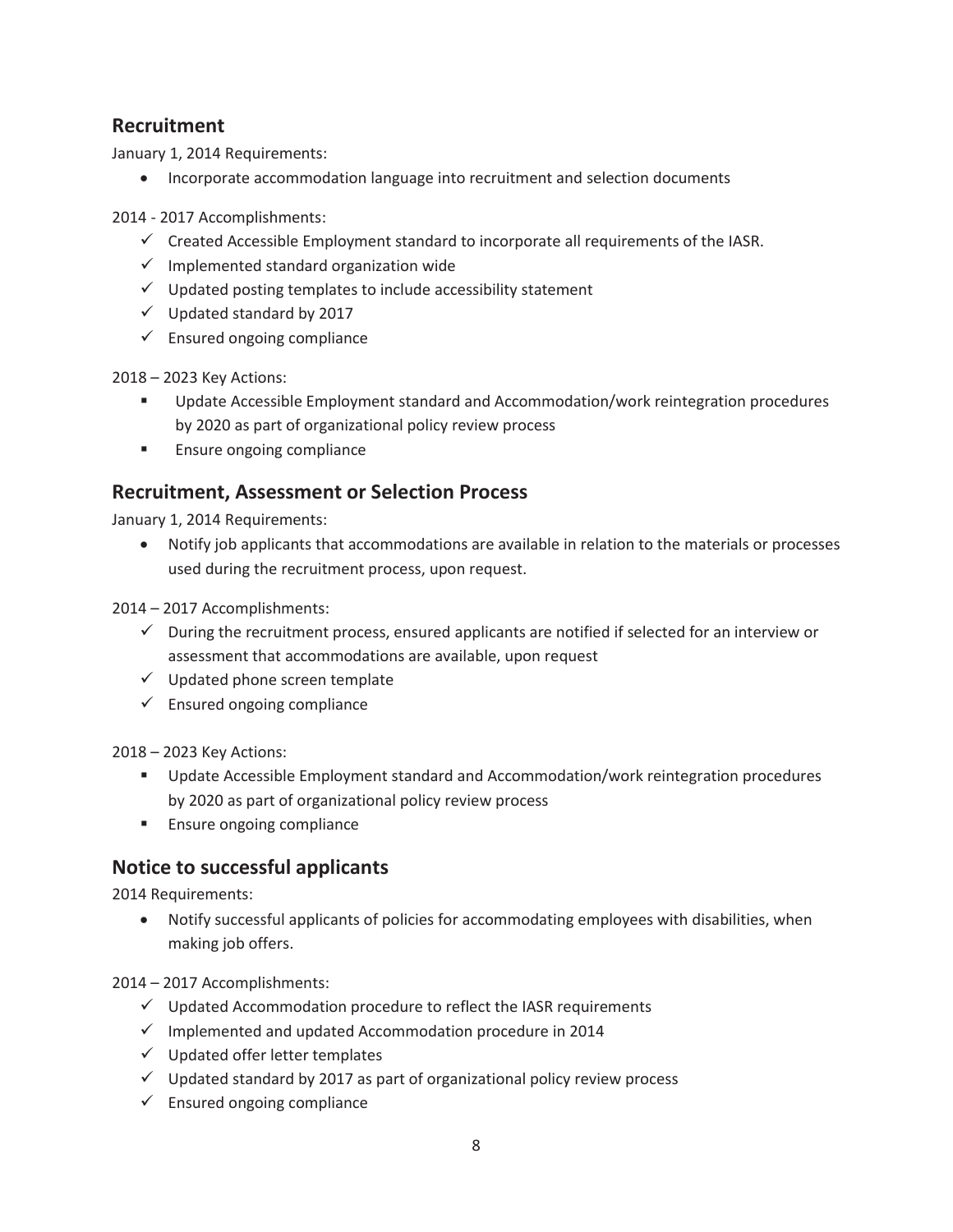- **Update Accessible Employment standard and Accommodation/work reintegration procedure by** 2020 as part of organizational policy review process
- **Ensure ongoing compliance**

## **Informing employees of supports**

2014 Requirements:

• Inform employees of policies to support employees with disabilities

2014 – 2017 Accomplishments:

- $\checkmark$  Implemented and updated Accommodation procedure organization wide
- $\checkmark$  Updated Onboarding materials
- $\checkmark$  Updated standard by 2017 as part of organizational policy review process
- $\checkmark$  Ensured ongoing compliance

2018 – 2023 Key Actions:

- Update Accessible Employment Standard and Accommodation/work reintegration procedures by 2020 as part of organizational policy review process
- **Ensure ongoing compliance**

#### **Accessible formats and communication supports for employees**

2014 Requirements:

• Provide or arrange for accessible formats and communication supports for information needed to perform job duties and information generally available to employees in the workplace, upon request.

2014 – 2017 Accomplishments:

- $\checkmark$  Updated policies to ensure employees are aware of accessible supports available upon request
- $\checkmark$  Implemented Accessible Employment Standard
- $\checkmark$  Updated standard in 2017 as part of organizational policy review process
- $\checkmark$  Ensured ongoing compliance

2018 – 2023 Key Actions:

- Update Accessible Employment standard and Accommodation/work reintegration procedure by 2020 as part of organizational policy review process
- **Ensure ongoing compliance**

#### **Workplace emergency response information**

2014 Requirements:

Provide individual workplace emergency response information to employees who have a disability, as required.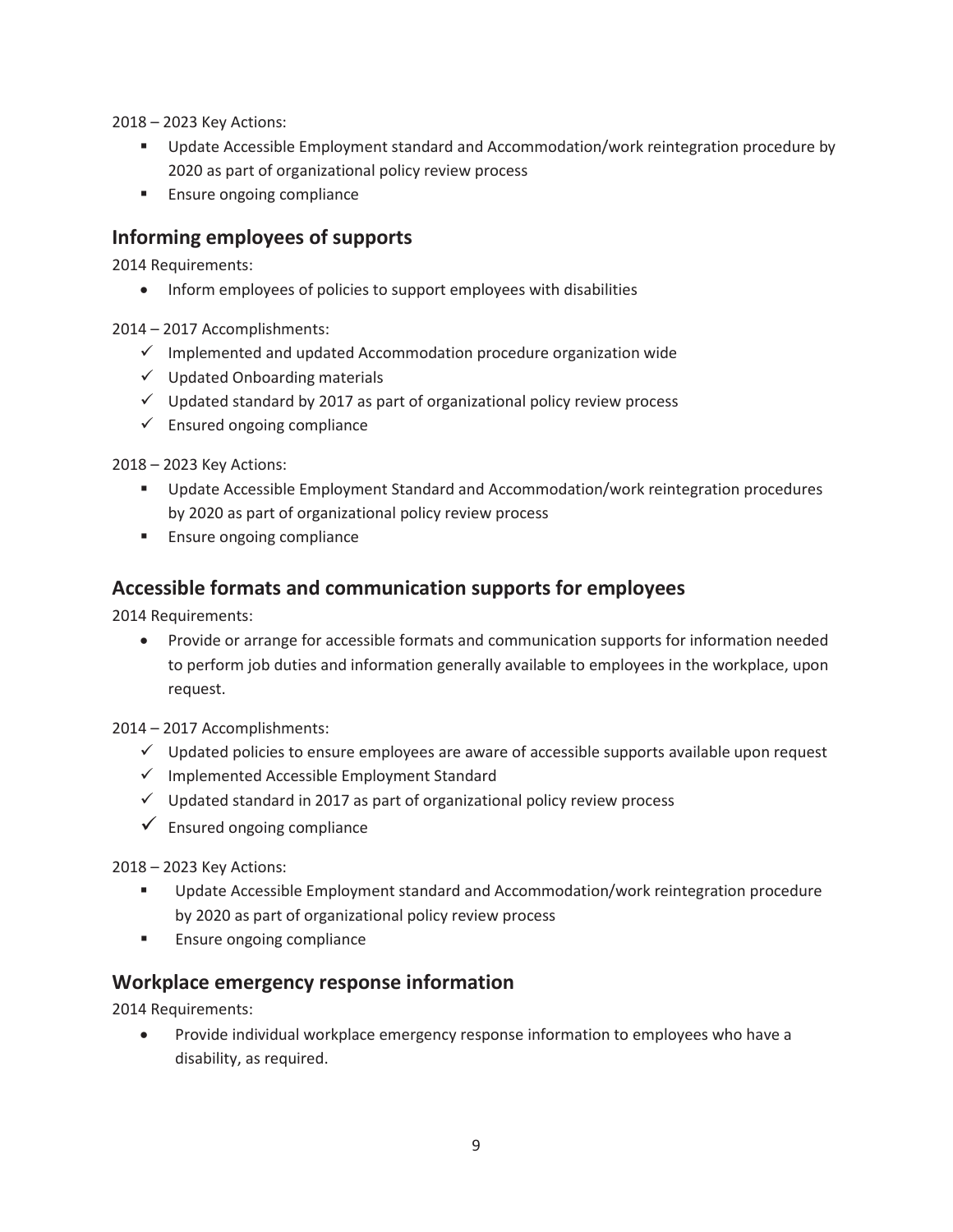2014 – 2017 Accomplishments:

- $\checkmark$  Created individual accommodation plans for employees needing assistance
- $\checkmark$  Ensured individual emergency plans are updated as required

2018 – 2023 Key Actions:

- Review and update emergency plans and individual accommodation plans annually or as required
- **Update Accessible Employment standard and Accommodation/work reintegration procedures** by 2020 as part of organizational policy review process
- **Ensure ongoing compliance**

## **Documented individual accommodation plans**

2014 Requirements:

• Develop and implement a written process for documentation of individual accommodation plans for employees with disabilities.

2014 – 2017 Accomplishments:

- $\checkmark$  Updated Accommodation procedure
- $\checkmark$  Updated standard in 2017 as part of organization policy review process
- $\checkmark$  Ensured ongoing compliance

2018 – 2023 Key Actions:

- **Support employees who need temporary or permanent work accommodation**
- **Update Accessible Employment standard and Accommodation/work reintegration procedures** by 2020 as part of organizational policy review process
- **Ensure ongoing compliance**

#### **Return to work process**

2014 Requirements:

• Update current return to work procedure for employees who have been absent from work due to a disability related accommodation to return to work

2014 – 2017 Accomplishments:

 $\checkmark$  Reviewed, updated and documented existing return to work process

2018 – 2023 Key Actions:

- Work with employees returning to work who require accommodations
- Update Accessible Employment standard and Accommodation/work reintegration procedures by 2020 as part of organizational policy review process
- **Ensure ongoing compliance**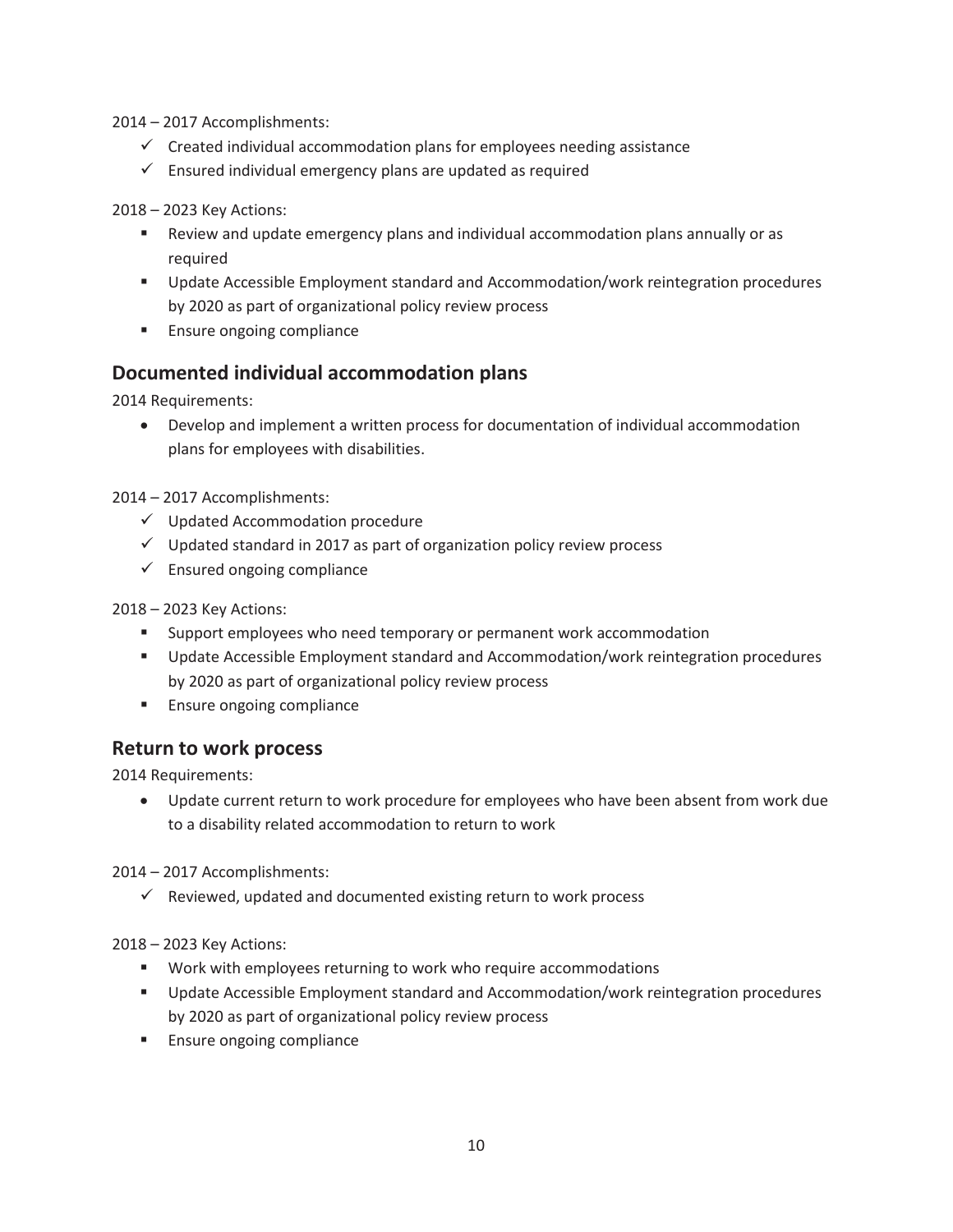# **Performance management, Career development and advancement, and Redeployment**

2014 Requirements:

• Consider accessibility needs of employees with disabilities and individual accommodation plans during the performance management process, and when providing career development and advancement, and redeployment.

2014 – 2017 Accomplishments:

- $\checkmark$  Created and implemented Accessible Employment standard
- $\checkmark$  Updated Performance Management System procedure to reflect the accessibility needs of employees
- $\checkmark$  Updated standard in 2017 as part of organizational policy review process
- $\checkmark$  Ensured ongoing compliance

2018 – 2023 Key Actions:

- Continue consideration of accessibility needs during performance management process and when providing career development and advancement, and redeployment
- **Update Accessible Employment standard and Accommodation/work reintegration procedures** by 2020 as part of organizational policy review process
- **Ensure ongoing compliance**

# **PART IV – TRANSPORTATION STANDARDS**

• Not applicable to WSPS at this time

# **PART IV (i) - DESIGN OF PUBLIC SPACES STANDARDS**

## **(Accessible standards for the Built Environment)**

Outlines how the organization will construct or redevelop spaces that are accessible to current and potential employees as well as public

• Applicable for Centre for Health and Safety Innovation (CHSI) only.

# **PART V – CUSTOMER SERVICE STANDARDS**

Outlines how WSPS will make it easier for everyone to use its goods, services and facilities.

#### **Policies**

January 1, 2010 Requirements: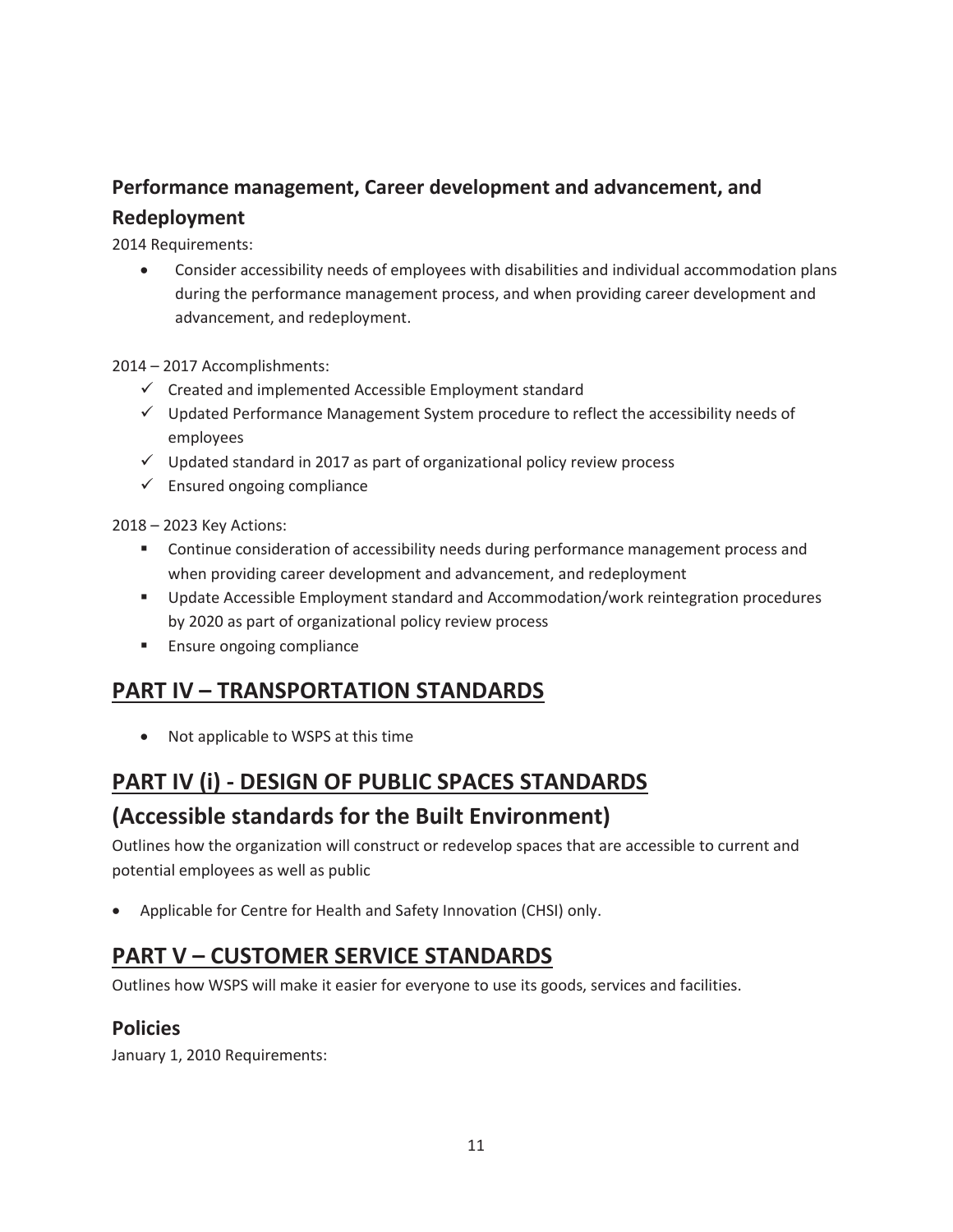• Develop policies on the provision of goods, services and facilities, that are consistent with the principles of dignity, independence, integration and equality, make them available to the public, and provide them in an accessible format, upon request.

2010-2017 Accomplishments:

- $\checkmark$  Created Accessible Customer Service standard
- $\checkmark$  Updated standard to incorporate the province's amended Customer Service Standard requirements in 2016
- $\checkmark$  Posted Accessibility Policy and Accessible Customer Service standard on WSPS website and provided in an accessible format, upon request
- $\checkmark$  Implemented policy and procedure organization wide

2018-2023 Key Actions

- **Update Accessible Customer Service standard by 2020 as part of organizational policy review** process
- **Ensure ongoing compliance**

#### **Service animals**

2010 – 2017 Requirements:

- Ensure guide dogs and other service animals are permitted to be used in WSPS areas/premises that are open to the public unless otherwise prohibited by law. If a service animal is prohibited by law from the premises, ensure other measures are available to enable the individual the ability to obtain, use or benefit organizational goods, services or facilities.
- Ensure new requirements for documentation for confirmation on service animals are implemented

2010 – 2017 Accomplishments:

- $\checkmark$  Created Accessible Customer Service standard
- $\checkmark$  Updated standard to incorporate the province's amended Customer Service Standard requirements

2018 – 2023 Key Actions:

- Update Accessible Customer Service procedure by 2020 as part of organizational policy review process
- **Ensure ongoing compliance**

## **Support persons**

2010 – 2017 Requirements:

• Ensure people with disabilities can access their support persons when using goods, services or facilities provided by the organization. Provide advance notice when a fee for the support person may be applicable. Consult the person with a disability if the organization requires a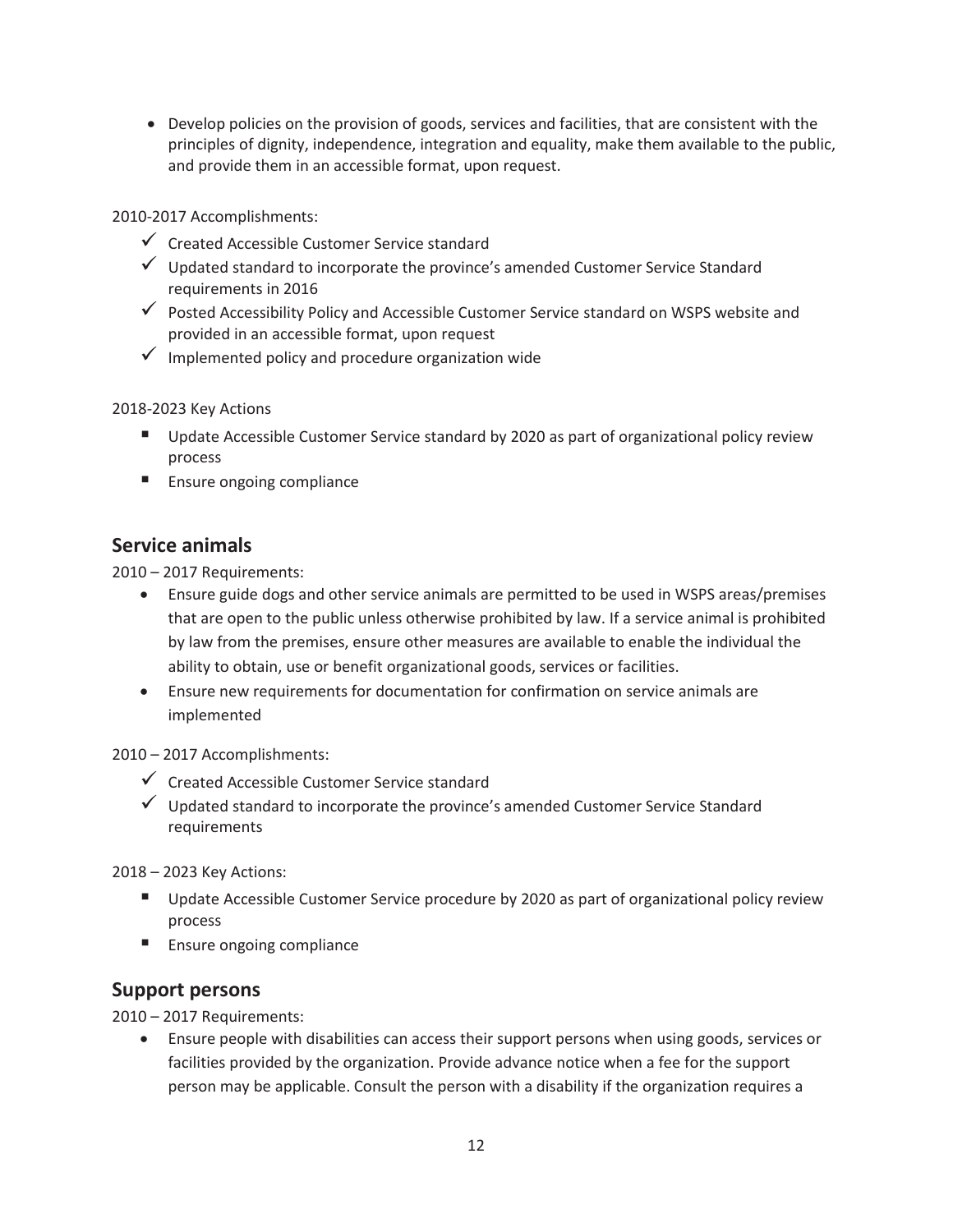support person to accompany them to protect the individual's health and safety or of others on the premises.

• Ensure new requirements for support person and applicable fare are reflected

2010 – 2017 Accomplishments:

- $\checkmark$  Created Accessible Customer Service standard
- $\checkmark$  Updated procedure to incorporate the province's amended Customer Service Standard requirements
- $\checkmark$  Consulted with individuals when a support person was required to protect the health and safety of the individual or others on the premises

2018 – 2023 Key Actions:

- Update Accessible Customer Service standard by 2020 as part of organizational policy review process
- **Ensure ongoing compliance**

## **Temporary disruptions**

January 1, 2010 Requirements:

- Provide notice of a service disruption to any service or facility, including the reason for the disruption, its anticipated duration and a description of alternative facilities or services that may be available, on a website and posted at the location, where possible.
- Prepare a document setting out the steps taken during a temporary disruption and make that document available, upon request.

2010 – 2017 Accomplishments:

- $\checkmark$  Created Accessible Customer Service standard
- $\checkmark$  Updated procedure to incorporate the province's amended Customer Service Standard requirements
- $\checkmark$  Posted service disruptions on organization's website, RSS Feed, social media etc. and provided in an accessible format, upon request
- $\checkmark$  Provided alternative facilities or services where possible

2018 – 2023 Key Actions:

- Update Accessible Customer Service standard by 2020 as part of organizational policy review process
- **Ensure ongoing compliance**

#### **Training**

2010 - 2017 Requirements:

Ensure training is provided to employees, volunteers, contractors and those who act on behalf of the organization for the purpose of the AODA, requirements of the organization's Accessible Customer Service standard including how to interact and communicate with people with various types of disabilities in accessing organization's goods, services or facilities.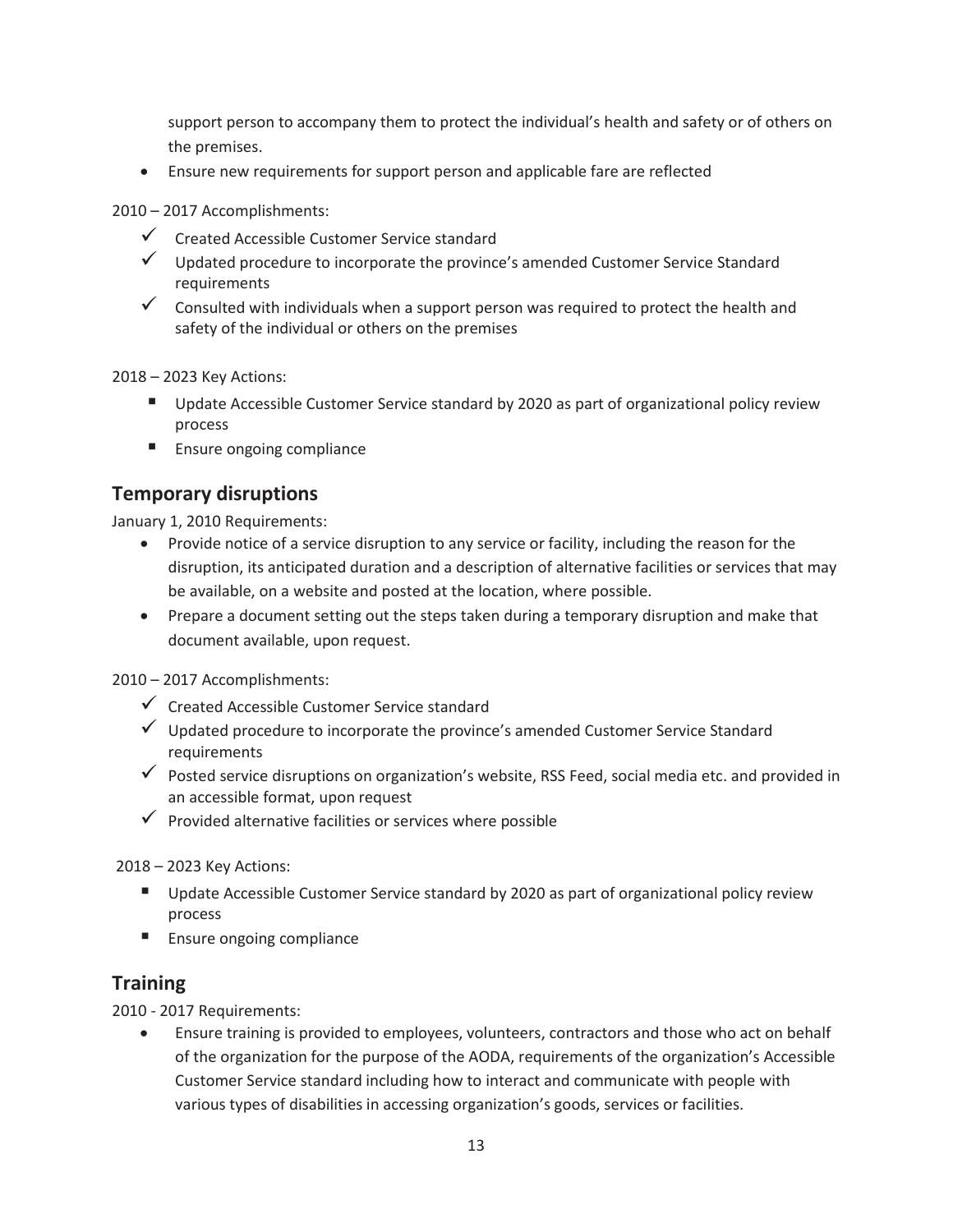**Ensure employees, volunteers, contractors and those who act on behalf of the organization for** the purpose of AODA, are trained on the amended Customer Service standards.

2010 – 2017 Key Accomplishments:

- $\checkmark$  Provided training on the AODA and Customer Service Standard for staff, contractors, volunteers and those who provide goods, services or facilities on organization's behalf
- $\checkmark$  Created Accessible Customer Service procedure to incorporate all requirements of the Customer Service Standard
- $\checkmark$  Updated standard and training materials to incorporate the province's amended Customer Service Standard requirements

2018 – 2023 Key Actions:

- Continue training to all staff, volunteers, contractors and those who provide goods, services or facilities on the organization's behalf in 2018 and on an ongoing basis, as required
- Update Accessible Customer Service standard by 2020 as part of organizational policy review process
- **Ensure ongoing compliance**

#### **Feedback process**

January 1, 2010 Requirements:

- Establish a process for receiving and responding to feedback about the manner in which goods, services and facilities are provided to persons with disabilities, and the actions taken if a complaint is received
- **•** Ensure the process is accessible for persons with disabilities by providing/arranging for accessible formats and communication supports, upon request.
- Prepare a document about the feedback process and notify the public about availability of the document and post it on the organization's external website.

2010 – 2017 Accomplishments:

- $\checkmark$  Created Accessible Customer Service standard
- $\checkmark$  Updated standard to incorporate the province's amended Customer Service Standard requirements
- $\checkmark$  Developed multi-channel options for providing and responding to feedback
- $\checkmark$  Posted statement about availability of accessible formats and communication supports on organization's website
- $\checkmark$  Created statement about availability of accessibility supports for WSPS meetings, events, surveys and any instance when feedback is requested by the WSPS
- $\checkmark$  Created a customer feedback form in both Word and PDF fillable form, which is also available in accessible format upon request

2018 – 2023 Key Actions:

■ Update Accessible Customer Service standard by 2020 as part of organizational policy review process